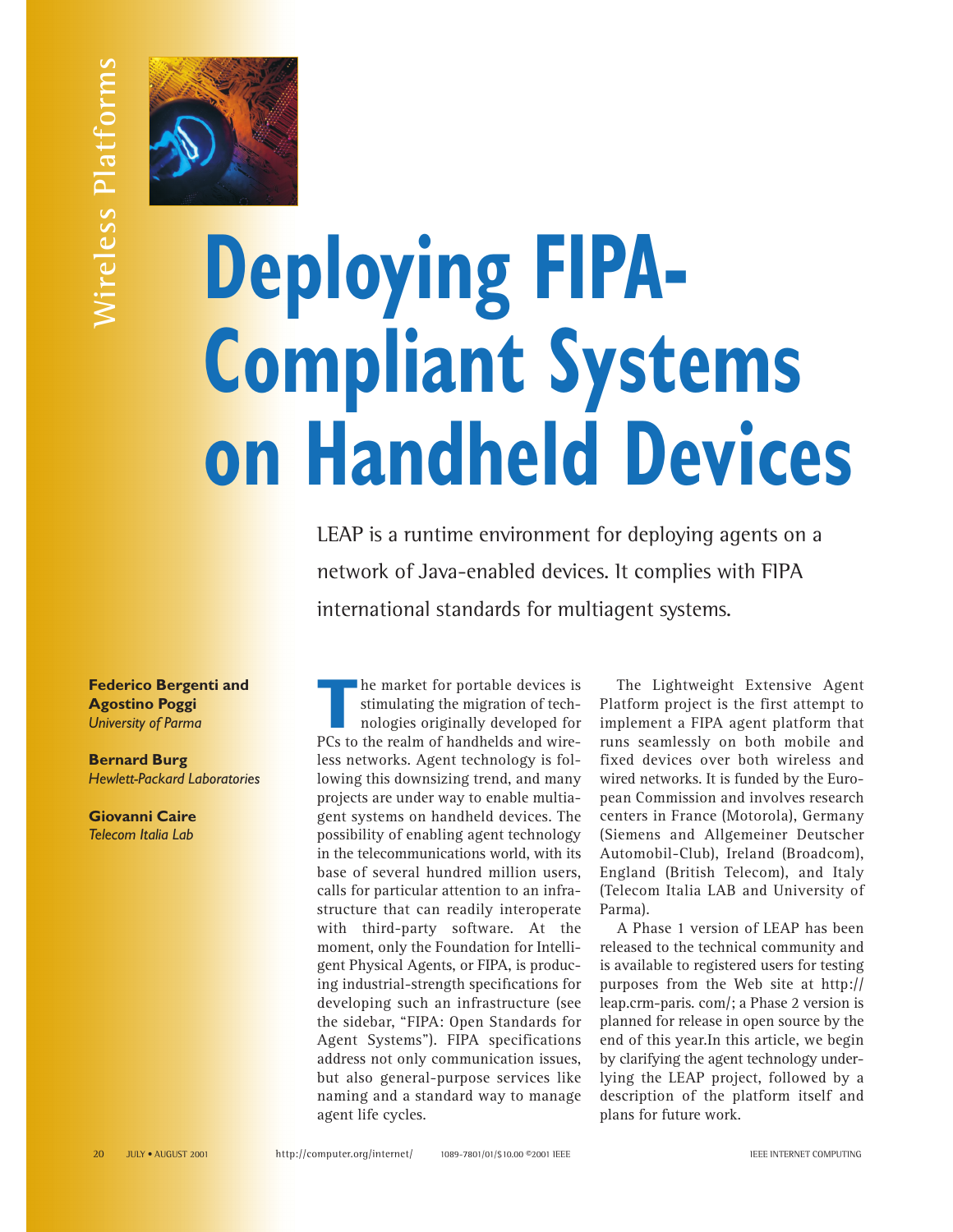# **FIPA: Open Standards for Agent Systems**

The worldwide information-technology infrastructure established by the Internet and by international application-layer standards, such as those developed by the World Wide Web Consortium (W3C) and Object Management Group (OMG), lays a foundation for deploying agent technologies in real-world applications.

The Foundation for Intelligent Physical Agents (FIPA) was established in 1996 to specify the interfaces to components in this environment with which an agent can interact.With a worldwide membership and a tight schedule for producing, validating, and testing specifications, we believe that FIPA has a good chance to set the standards for open-agent systems, especially in the telecommunications industry.

FIPA does not specify an agent's internal architecture, which is left to the developer. Specifications released in October 1997 and October 1998 cover the following aspects of agent technology:

- *Normative specifications* that mandate an agent's external behavior and ensure interoperability with other FIPA-specified subsystems; they include specifications for agent management, agent communication languages, agent and legacy software integration, human-agent interaction, agent security, agent mobility, and ontology services.
- *Informative specifications* for use in realworld industry applications; these include personal travel assistance, personal assistants, audiovisual entertainment and broadcasting, and network management and provisioning.

The FIPA 2000 specifications, which supercede the 1997 and 1998 specifications, include an abstract architecture to guide the creation of open multiagent systems.

Aspects of FIPA 2000 relevant to the LEAP project are

- *Agent management and agent communication*: support for a variety of encoding and naming schemes, including schemes that allow agents to operate in mobile contexts;
- *Nomadic computing*: agent management and communication frameworks geared toward support of mobile communication networks.

The FIPA 2000 specifications can be downloaded from the FIPA Web site at http://www.fipa.org/.

# **FIPA Platforms and LEAP Locations**

A LEAP application entails the creation of a community of software agents that perform a distributed computation. LEAP is agnostic about the internal architecture of these agents. It relies instead on what are called *typed-message agents*, <sup>1</sup> defined solely in terms of a communication model and a simple notion of autonomy. Typed-message agents work together by sharing messages expressed in an agent communication language, or ACL. The ACL defines some semantics for the community prior to runtime. Such agents can send messages that are not in direct response to a query. In other words, typedmessage agents can initiate a conversation autonomously.

This definition of agent does not depend on a measure of intelligence or on a more general notion of autonomy. Nor does it rely on "working on behalf of the user," which entails a direct interaction between the agent and user. The typed-message agent model is simple, but it does not limit the use of LEAP to support richer agent models (for example, we have used LEAP to implement interoperable goal-oriented agents with planning and reasoning capabilities $^2$ ).

Agents need resources to operate and to communicate. In the FIPA abstract architecture (see the FIPA sidebar), such resources are provided by an *agent platform* that provides the basic services for life-cycle management and communication:

- a means for sending and receiving messages, and
- a means for discovering other agents–that is, a yellow pages service and a naming convention.

Agents run only in the scope of a platform.

FIPA provides a standard ACL to support interoperable message exchange. Agents are addressed using unique identifiers. Thus, messages can reach agents within the same platform or on other platforms. This enables open societies where agents running on different platforms can join and leave the system dynamically.

Deploying agents across platforms is one way to distribute a system in the network. From the beginning, FIPA specifications have promoted this kind of distribution, using CORBA as the standard interface between platforms. FIPA is in the process of standardizing more protocols, but it still falls short in two areas:

- handheld devices, which have limited resources and where the choice of the communication protocol affects performance and memory usage; and
- new wireless networks available on the market, such as Bluetooth.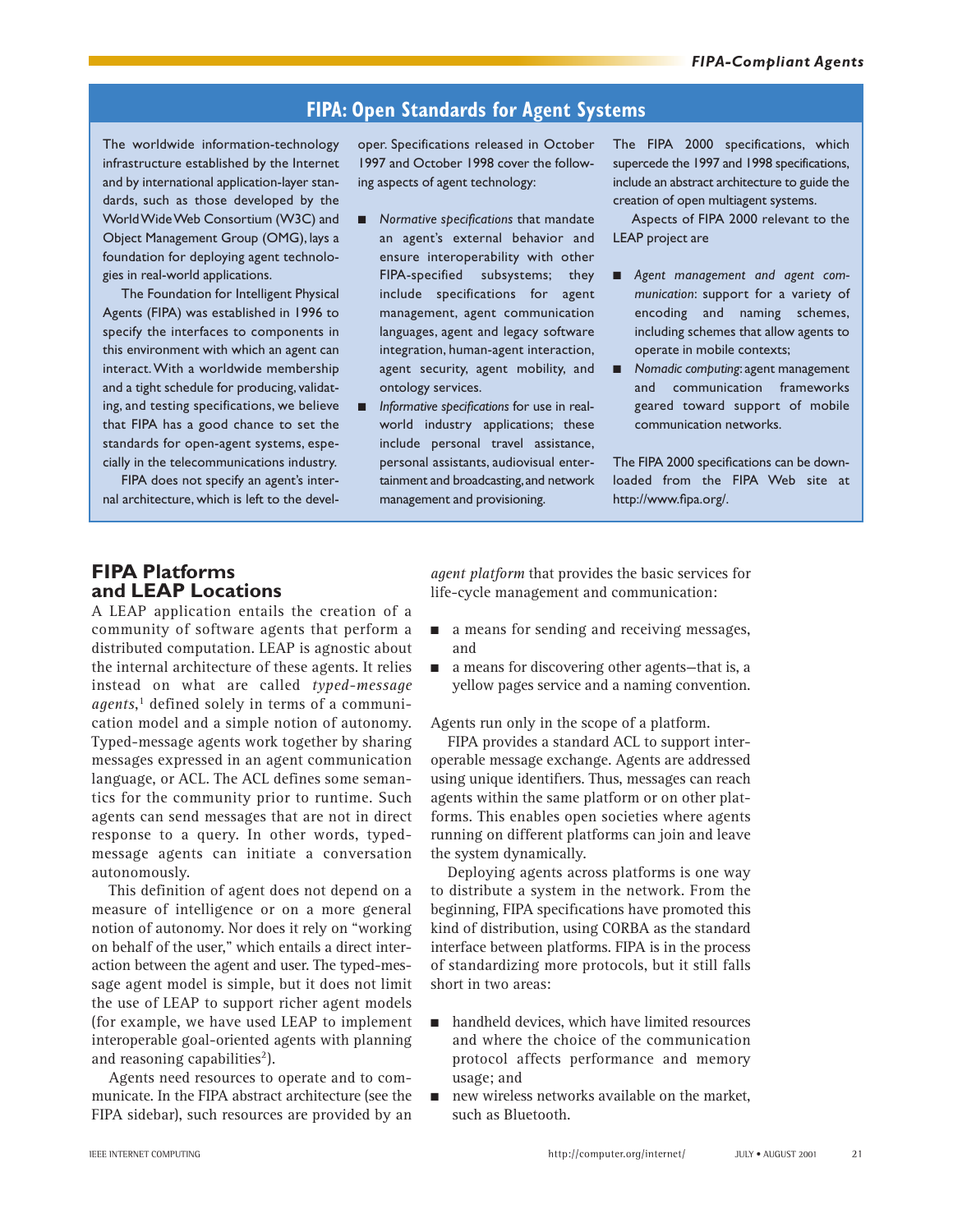# **Related Work in Multiagent Platforms**

For surveys of multiagent platforms,including comparisons of their characteristics, see Nowostawski et al.<sup>1</sup> or Ricordel and Demazeau.<sup>2</sup>

Besides the JADE platform (http:// jade.cselt.it) used in LEAP,other FIPA-compliant platforms for multiagent system development include

- **Bee-gent.** Bee-gent (http://www2. toshiba.co.jp/beegent/) is a software framework developed by Toshiba.<sup>3</sup> It provides two types of agents: wrapper agents used to "agentify" existing applications, and mediator agents to support the coordination of wrappers. Mediator agents are mobile, and agents communicate through XML/ACL messages.Bee-gent also offers a tool to describe agents through state-transition diagrams; naming/directory facilities; ontology-matching facilities to translate synonyms; and security facilities based on digital fingerprint authentication and key encryption.
- **FIPA-OS.** FIPA-OS (http://fipa-os. sourceforge.net) is a software frame-

work developed by Nortel Networks.4 The framework provides the mandatory components of a FIPA agent platform – that is,AMS,DF,and an internal platform message transport system.FIPA-OS also includes an agent shell and an agent template.

■ **Zeus**. Zeus (http://193.113.209.147/ projects/agents.htm) supports the rapid development of Java agent systems through a library of agent components and a visual environment for capturing user specifications.<sup>5</sup> The agent-building environment includes an automatic code generator and a collection of classes that form the building blocks of individual agents.

Agents are composed in five layers: an *API layer* permits interaction with the non-agentized world; a *definition layer* manages agent tasks; an *organizational layer* manages knowledge concerning other agents; a *coordination layer* manages negotiation with other agents; and a *communication layer* enables the communication with other agents.

### **References**

- 1. M. Nowostawski et al.,"Platforms for Agent-Oriented Software Engineering," *Proc. Seventh Asian-*Pacific Software Engineering Conf., IEEE CS Press, Los Alamitos, Calif., 2000, pp. 480-488.
- 2. P.M. Ricordel and Y. Demazeau,"From Analysis to Deployment:A Multi-Agent Platform Survey," in *Engineering Societies in the Agents World*,A.Omicini, R.Tolksdorf, and F. Zambonelli, eds., Springer-Verlag, Berlin, 2000, pp. 93-105.
- 3. T. Kawamura et al., "Bee-gent: Bonding and Encapsulation Enhancement Agent Framework for Development of Distributed Systems," *Proc. Seventh Asian-Pacific Software Engineering Conf*.,IEEE CS Press, Los Alamitos, Calif., 2000, 260-267.
- 4. S. Poslad, P. Buckle, and R. Hadingham."The FIPA-OS Agent Platform: Open Source for Open Standards," *Proc.5th Int'l Conf.and Exhibition on the Practical Application of Intelligent Agents and Multiagents* (PAAM 2000), Practical Application Co., Blackpool, UK, 2000, pp. 355-368; also available at http://fipaos. sourceforge.net/.
- 5. H.S. Nwana, D.T. Ndumu, and L.C. Lee,"ZEUS:An Advanced Toolkit for Engineering Distributed Multi-Agent Systems," *Proc.Third Int'l Conf.and Exhibition on PAAM* (PAAM 98), Practical Application Co., Blackpool, UK, 1998, pp. 377-391.

To overcome these problems while preserving FIPA compliancy, LEAP distributes a single platform across the network in terms of *locations*. LEAP can allocate different locations of a single platform to different network nodes; it includes internal mechanisms that hide the distribution from agents. The platform is seen as a whole even if it is distributed because of a *front-end location*, which acts as a dispatcher for messages coming from and going to other platforms. This technique for distributing agents allows the use of proprietary protocols for the communication between locations, thus solving the problems faced with FIPA protocols.

All active locations must be able to reach the frontend location, which maintains platform-wide information and provides platform-wide services, including those that are mandatory for FIPA compliance:

■ the agent management service (AMS), which acts as a white-pages service and represents the authority of the platform;

■ the directory facilitator (DF), which acts as a yellow-pages service for the platform.

LEAP is thus composed of a single front-end location and a set of peripheral locations, allowing high modularity by allocating lightweight locations to network nodes with restricted resources.

Because our agents run on mobile devices, they face disconnections from the network. We delegate responsibility for handling such events to the agent platform. In particular, the platform hides any connectivity loss by buffering incoming and outgoing messages.

# **The LEAP Project**

The LEAP project's primary goal is to develop a FIPA-compliant agent platform that is

■ sufficiently lightweight to execute on a mobile device with limited resources, such as a cellular phone, and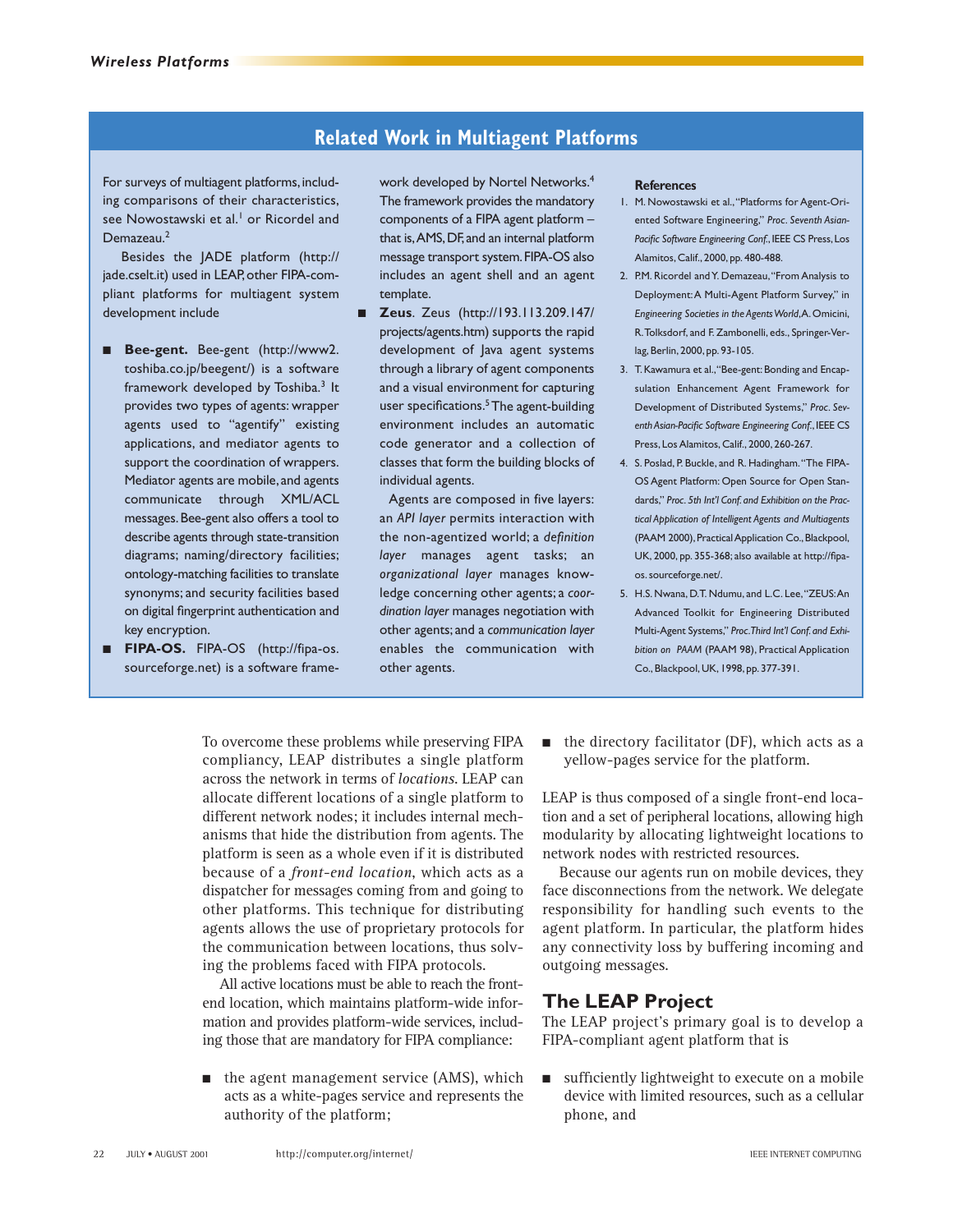■ sufficiently open and flexible to be a first-class choice for devices with no severe limitations on resources, such as an enterprise server.

LEAP is deployed according to a set of profiles identifying the functionality available on a particular device. The *basic profile* supports only the functionality required by FIPA compliancy and suits the smallest device that the platform supports, namely, a mobile phone. The *full-featured profile* provides the functionality available on a platform designed to run on PCs and suits any device with sufficient memory and processing power. All profiles are instantiations of the FIPA abstract architecture, and agents running on platforms configured with different profiles can interoperate.

We based the LEAP implementation on an existing open-source FIPA platform, the Java Agent Development Framework,<sup>3</sup> called Jade for short. Jade is a modular software framework that provides an agent platform organized in terms of interacting containers; a main container provides FIPA's mandatory AMS and DF services. Jade supports the concept of profiles, and it offers runtime and agent programming libraries, as well as tools to manage platform execution and to monitor and debug agent communities. Such tools are implemented as FIPA agents and they require no special support from the platform. LEAP essentially provides a new kernel for Jade.

While there are several FIPA platforms available (see the sidebar, "Related Work in Multiagent Platforms"), Jade is popular among agent builders and familiar to us. Because LEAP shares the basic design principles of Jade, it preserves the APIs and permits agents developed for Jade to run on LEAP without any modification. Thus any agent developed with Jade can also run on a wireless device that has sufficient resources and power to support it.

Nevertheless, the implementation of LEAP is basically different from the Jade implementation. Specifically, it involved redesigning the Jade communication modules and addressing several deployment issues related to the constraints of the LEAP scenarios. We address these issues in more detail below.

## **Communication Mechanisms**

LEAP is naturally distributed across locations that offer agents the runtime resources they need. Following Jade nomenclature, we call the locations *agent containers*, or simply containers. LEAP imposes no restrictions on the way containers are deployed across network nodes. Even though the best way of deploying LEAP is to have one container running in one Java virtual machine for every node, it is not mandatory. You could concentrate the whole platform into a single container.

For example, if an application consists simply of a personal assistant supporting the user in managing information on a PDA, the best deployment is probably a single-container platform running on the PDA. However, the resources required by FIPA's AMS and DF in their current implementations suggest that the main container — that is, the front-end location of the platform — should run on a device with no particular restrictions on processing power and memory.

FIPA specifies both a communication protocol set for sending messages to agents and a gateway for matching the individual protocols to allow platforms using different protocols to interoperate. The 1997 and 1998 FIPA specifications required all FIPA agents to be addressed through a CORBA interface, so the first FIPA platforms relied on CORBA only. Where applicable, this choice is still adopted.

In LEAP, the main container is supposed to run on a full-featured computer, and we can reasonably expect to find a CORBA implementation in that environment. This assumption is not valid, however, for peripheral containers running on mobile devices, and it may not be the best solution for peripheral containers running on PCs. LEAP therefore implements the communication between the main container and the rest of the platform through a set of protocols that we call *internal transport protocols*.

The current implementation of LEAP provides three ITPs: IIOP, Java RMI, and a proprietary protocol that we developed over TCP/IP for wired and wireless connections. However, for a resource-limited device with a wireless connection, only the proprietary protocol is a reasonable solution. It provides simple remote method invocations with object-byvalues, and it fits the restriction of Java 2 Micro Edition (J2ME).

We have implemented the protocol with TCP/IP over GMS (the Groupe Spécial Mobile pan-European public land mobile system) and IEEE 802.11 wireless LAN. FIPA's AMS acts as the authority governing the agent platform, and agents must refer to it to undertake life-cycle transitions — that is, to change their state from active to suspended or to move from one platform to another. FIPA does not specify how agents should interact with the AMS for life-cycle transitions. These activities are private to the platform, and each platform can use its own optimized techniques.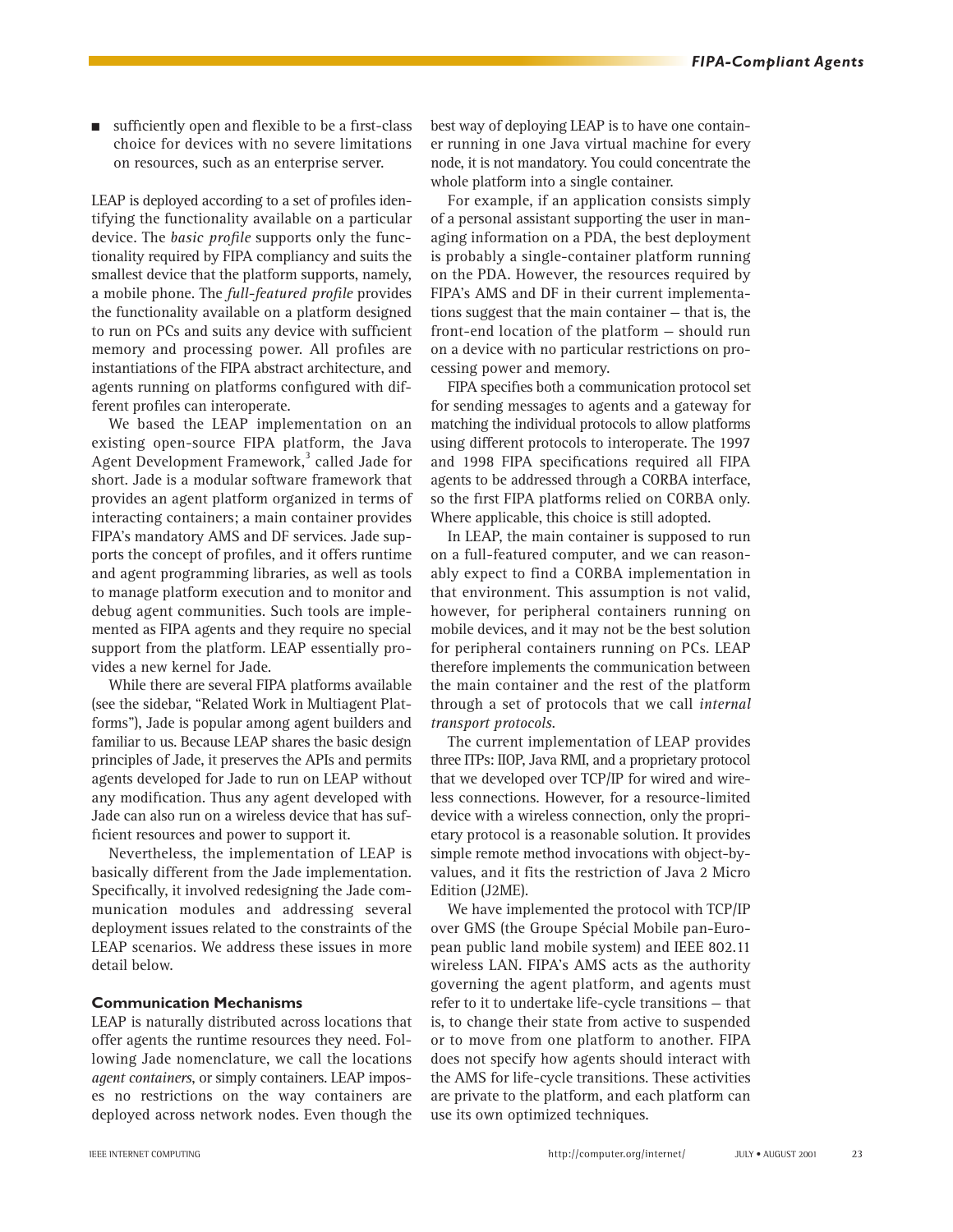

*Figure 1. LEAP transport mechanisms. Only the main container and container 1 can support the IIOP, which lets them connect directly to other third-party FIPA platforms. Container 2 must use an internal transport protocol (ITP) suitable for a handheld device and connect to other FIPA platforms through a container that supports IIOP.*

LEAP exploits the availability of the three ITPs to support internal communication with the AMS.

Agents send and receive messages exploiting the containers that host them. As far as these activities are concerned, a container can perform the following functions:

- send and accept ACL messages through at least one ITP,
- buffer incoming messages directed to one of its agents,
- forward to the main container all ACL messages directed to an agent running in another container, and
- send management messages to and accept them from the main container.

For profiles with no severe constraints on resources, containers can also

- forward ACL messages directed to an agent running in another container through direct connection with the peer container, and
- cache the addresses of an agent and the associated containers where it runs.

Figure 1 shows a possible LEAP deployment, emphasizing the communication mechanisms. It shows three containers:

- the main container runs on an enterprise server connected to the Internet,
- container 1 runs on a PC, and
- container 2 runs on a Javaenabled mobile phone.

Containers are connected between each other through a feasible ITP. If there is no feasible ITP, then the main container acts as a dispatcher for messages. Only the containers supporting IIOP, that is, the main container and container 1, can connect directly to other FIPA platforms. Messages to and from container 2 are routed through the main container.

### **Deployment Issues**

The target devices for LEAP can vary widely in terms of memory,

computational power, display, pointing devices, and connectivity capabilities, as shown in Table 1. The resources available to Java applications may differ significantly from those in Table 1, mainly in the implementation of the available virtual machine. For example, the KVM available for PalmOS reserves at most 200 kilobytes of memory for Java applications even if the device has 8 megabytes.

To adapt to target devices while maintaining a minimal footprint, the LEAP architecture is split into modules that are categorized as follows:

- mandatory and device independent, like the AMS module responsible for managing agent life cycles;
- mandatory and dependent on device capabilities, like the communication module;
- optional and device independent, like the security plug-in for the communication module; and
- optional and device dependent, like all GUIs.

High-level platform functionality can be spread across different modules. For example, the agent communication channel that FIPA mandates to support interoperable messaging between third-party